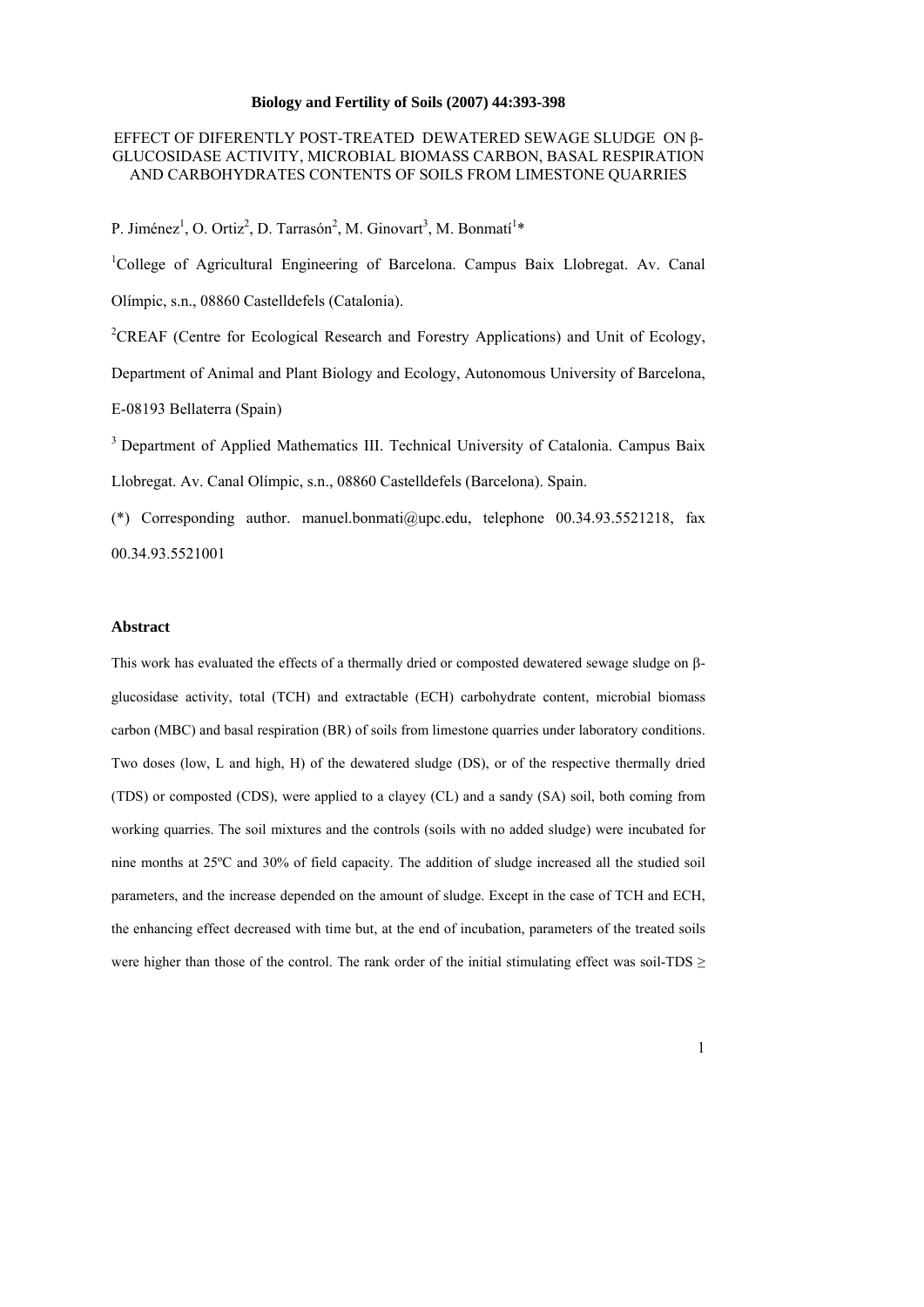soil-DS  $\geq$  soil-CDS and probably this order depended on the proportion of stable organic matter which was the lowest in the TDS.

Values of metabolic quotient  $(qCO<sub>2</sub>)$  were higher at the lower dose and they did not change during incubation in the CDS treated soils. Both TCH and ECH were the parameters with the greatest significant sludge and dose effects. Basal respiration, microbial biomass carbon and  $\beta$ -glucosidase activity were the best measured parameters in distinguishing the long term effects of the three sludge types over the soils.

**Key Words** Soil reclamation. Sewage sludge. Soil metabolic quotient. Soil carbohydrates. Soil enzymes

### **Introduction**

In Catalonia, the reclamation of quarries has started recently, is becoming more and more frequent and generaly it involves the use of sewage sludge (Bonmatí et al. 2000).

The application of dewatered sewage sludge to soils improves soil fertility because it increases the nutrient content (Bonmatí et al. 2000; Gigliotti et al. 2001; Smith and Tibbett 2004), structure and aggregate stability (Sort and Alcañiz 1999; Gigliotti et al. 2001), biological activity (Albiach et al. 2000; Bonmatí et al. 2000; Gigliotti et al. 2001; Saviozzi et al. 2002) and crop yields (Navas et al. 1999; Düring and Gäth 2002; Smith and Tibbet 2004) of soil.

The post-treatment of dewatered sludge by composting or thermal drying is required to avoid sanitary problems and operational drawbacks, and to remove unpleasant odours and the possible presence of organic pollutants (Burés and Soliva 1984; Gross 1993; Villesot and Fery 1994). Co-composting of sewage sludge with pinewood ensures a more stabilized product (Burés and Soliva 1984; Villesot and Fery 1994). The stimulating effect of composted sludges on the biological activity of degraded soils has been shown to be lower but more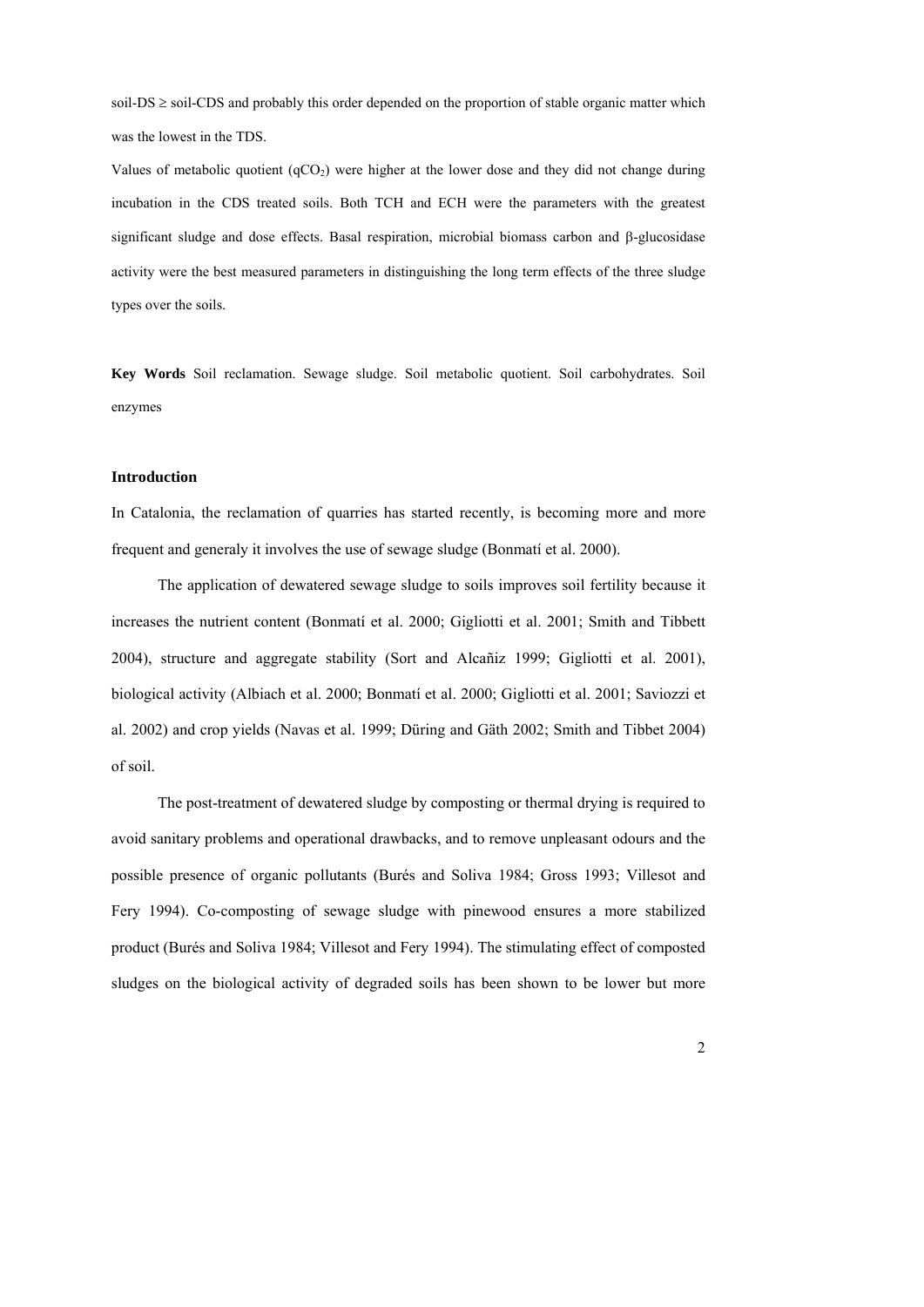persistent than that of some dewatered sludges (Bernal et al. 1998; Moreno et al. 1999; Emmerling et al. 2000; Pascual et al. 2002). Effects of thermally dried sludge on physical and chemical properties of soil have been studied by Ojeda et al. (2006a, b). However, as far as we know, it is not known the effect of thermal drying or composting of a dewatered sludge on microbial and biochemical properties of soil.

-glucosidase is the rate-limiting enzyme in the microbial degradation of cellulose to glucose. It plays a crucial role in the C cycle of soils (Pérez de Mora et al. 2005), is sensitive to soil management effects (Bandick and Dick 1999) and has been suggested to be an integrative measure of physico-chemical and biological soil properties (Turner at al. 2002).

Soil microbial biomass and soil respiration have been used to determine the effect of sludge amendment on soil microbiological properties (Alvarez et al. 1999; Debosz et al. 2002; Saviozzi et al. 2002; Barajas-Aceves 2005). The metabolic quotient  $qCO_2$  (Pirt 1975), which is the  $C_{CO2}$  –to-C<sub>mic</sub> ratio, has been measured to assess the effect of environmental factors on microbial activity (Anderson and Domsch 1993; Wardle and Ghani 1995; Sparling 1997; Moreno et al. 1999; Saviozzi et al. 2002; Barajas-Aceves 2005).

Carbohydrates of sewage sludge, which have a microbial origin (Urbain et al. 1993), constitute a major factor in stabilizing aggregate of soil (Tisdall 1991; Robert and Chenu 1992; Safarik and Sanctrucková 1992). Extractable (K2SO4 soluble) carbohydrates are related to available C in soil (DeLuca and Keeny 1993) and can be related to microbial carbohydrates after cell lysis by CHCl<sub>3</sub> fumigation (Badalucco et al. 1990, 1992).

The aim of this study was to compare the effect of thermically dried, composted or no post-treated dehydrated sewage sludge on  $\beta$ -glucosidase activity, total and extractable carbohydrates, basal respiration and microbial biomass of two soils from working quarries, under laboratory conditions.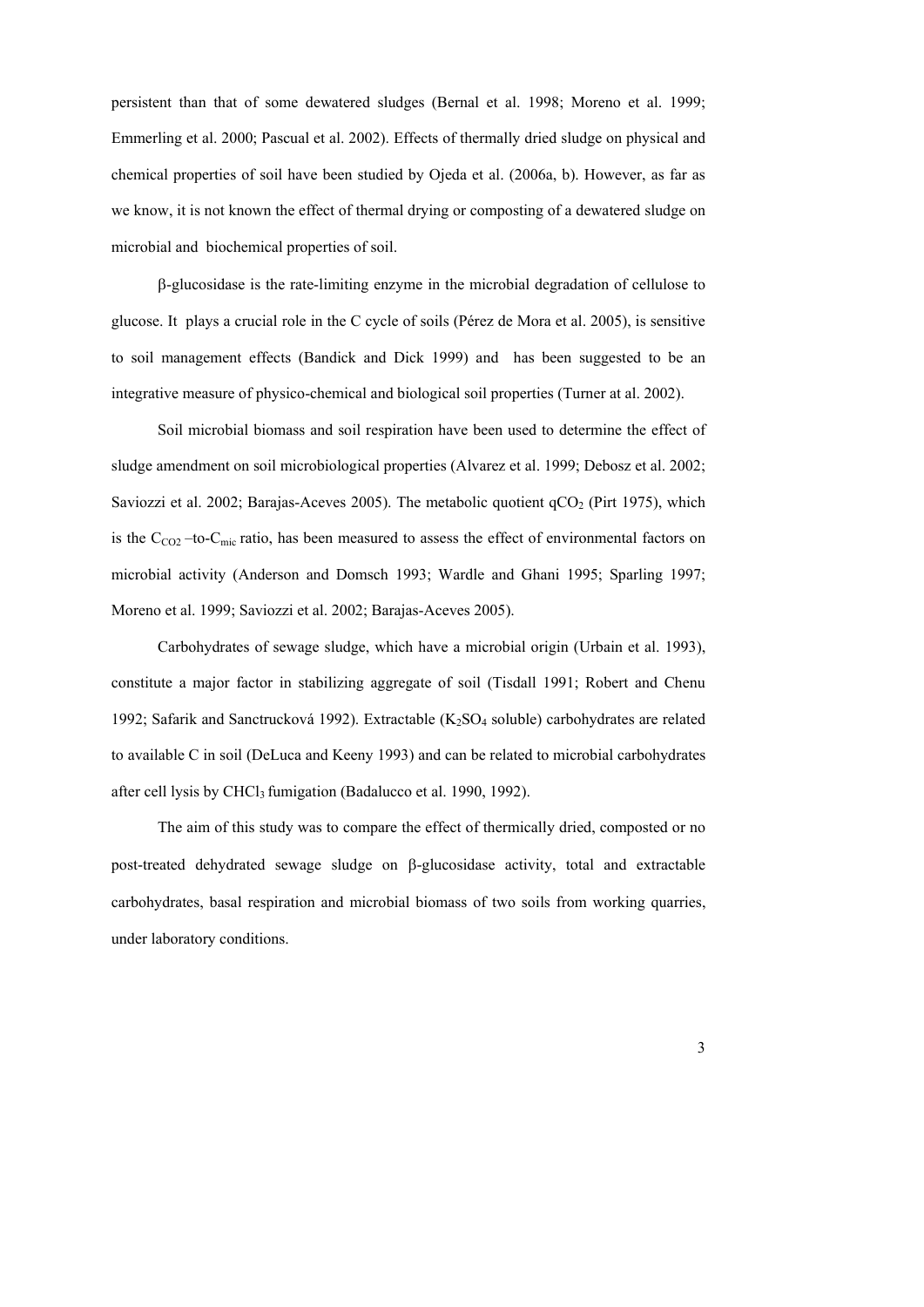# **Material and methods**

# *Soils and sludges*

The clayey soil (CL) was a mixture of A and Bw horizons of a soil developed over limestone and dolomite from a quarry located in Alcover (South Catalonia) and had the following characteristics: pH 8.7; lime 25.4%; organic C 0.5%; total N 0.038%; sand 31%; silt 30%; clay 39%.The sandy soil (SA) was the B horizon of a soil developed over limestone and sandstone. It was located in San Fost de Campcentelles (Central Catalonia) and had the following characteristics: pH 8.8, lime  $0.6\%$ ; organic C 0.25%; total N 0.006%; sand 77%; silt 8%; clay 16%.

The dewatered sludge (DS) was from the waste water treatment plant in Blanes (North Catalonia), a medium-sized coastal town with a low contribution of industrial residues. The sludge was subjected to anaerobic digestion and partially dewatered by centrifugation. It had the following characteristics: moisture 79.7%; total organic matter 669 g  $kg^{-1}$  (d.m.); stable organic matter 39.5%; total N 46.6 g kg<sup>-1</sup>(d.m); total P 18.9 g kg<sup>-1</sup>(d.m.); pH 8.3; electrical conductivity 1.80 dS  $m^{-1}$ . The composted sludge (CDS) was obtained by composting the dewatered sludge with pine wood splinters as a bulking agent, in a tunnel for 15 days; in the tunnel the temperature reached 65ºC; the splinters were then removed by sieving and the compost was left to mature for two months. It had the following characteristics: moisture 33.5%; total organic matter 643 g kg<sup>-1</sup> (d.m.); stable organic matter 46.2%; total N 33.6 g kg<sup>-1</sup>  $(1)(d.m);$  total P 15.5 g kg<sup>-1</sup>(d.m.); pH 7.4; electrical conductivity 5.84 dS m<sup>-1</sup>. The thermally dried sludge (TDS) was obtained by drying the dewatered sludge in a heated cylinder with a rotary system for 15 minutes. It had the following characteristics: moisture 15.3%; total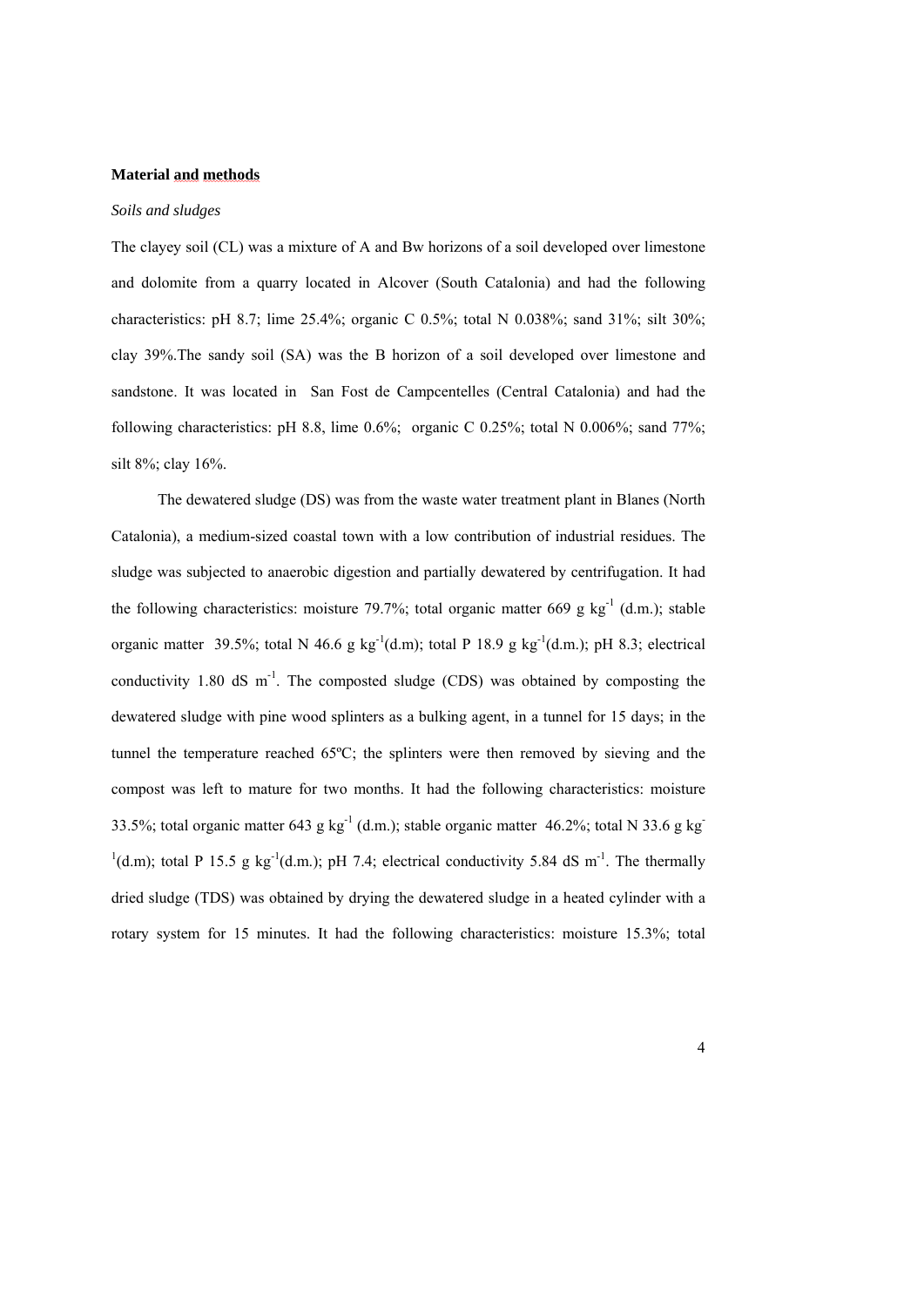organic matter 675 g kg<sup>-1</sup> (d.m.); stable organic matter 37.0%; total N 44.5 g kg<sup>-1</sup>(d.m); total P 17.8 g kg<sup>-1</sup> (d.m.); pH 7.0; electrical conductivity 5.28 dS m<sup>-1</sup>.

Total organic matter was determined by calcination at 560º C. Organic matter stability (that is, the percentage of total organic matter resisting acid hydrolysis) was determined according to the standard method of the Ministere de l'Agriculture de Belgique (1971); briefly 1.5 g of oven dried (110°C) sludge were hydrolysed with 10 ml of  $72\%$  H<sub>2</sub>SO<sub>4</sub> at room temperature for 3 h (Stevenson 1982); then the mixture was diluted to 400 ml with distilled water, gently boiled under reflux for 5 h, cooled and filtered; the acid insoluble residue was washed, dried (105<sup>o</sup> C) and its organic matter content determined by calcination at 560<sup>o</sup> C.

#### **Incubation experiment**

Each sludge was mixed with each soil in a cement mixer at two different C rates: 2% (low dose, L) and 4% (high dose, H) on a dry weight basis in the final mixture. Applied amendments were equivalent to 100 (L) and 200 (H) Mg ha<sup>-1</sup>(dry weight basis). Each mixture, and the control soils with no sludge added (50 kg each), were then placed in polyethylene containers (9 l) and incubated for nine months at 25º C; soil moisture was kept constant at 30% of the field capacity. Three containers (replications) were prepared for each treatment. Sampling was performed after 7, 67 and 267 days of incubation by taking four soil cores (0- 25 cm) from each container; then soil cores from the same container were mixed in a composite sample and sieved  $(< 2$  mm). The long lasting sludge effects over the soils were assumed to be measurable after 267 days.

# **Analytical measurements**

Microbial biomass and soil respiration were immediately determined in fresh samples. Samples were air dried for two days and stored at room temperature for one year before the measurement of total and extractable carbohydrates and  $\beta$ -glucosidase activity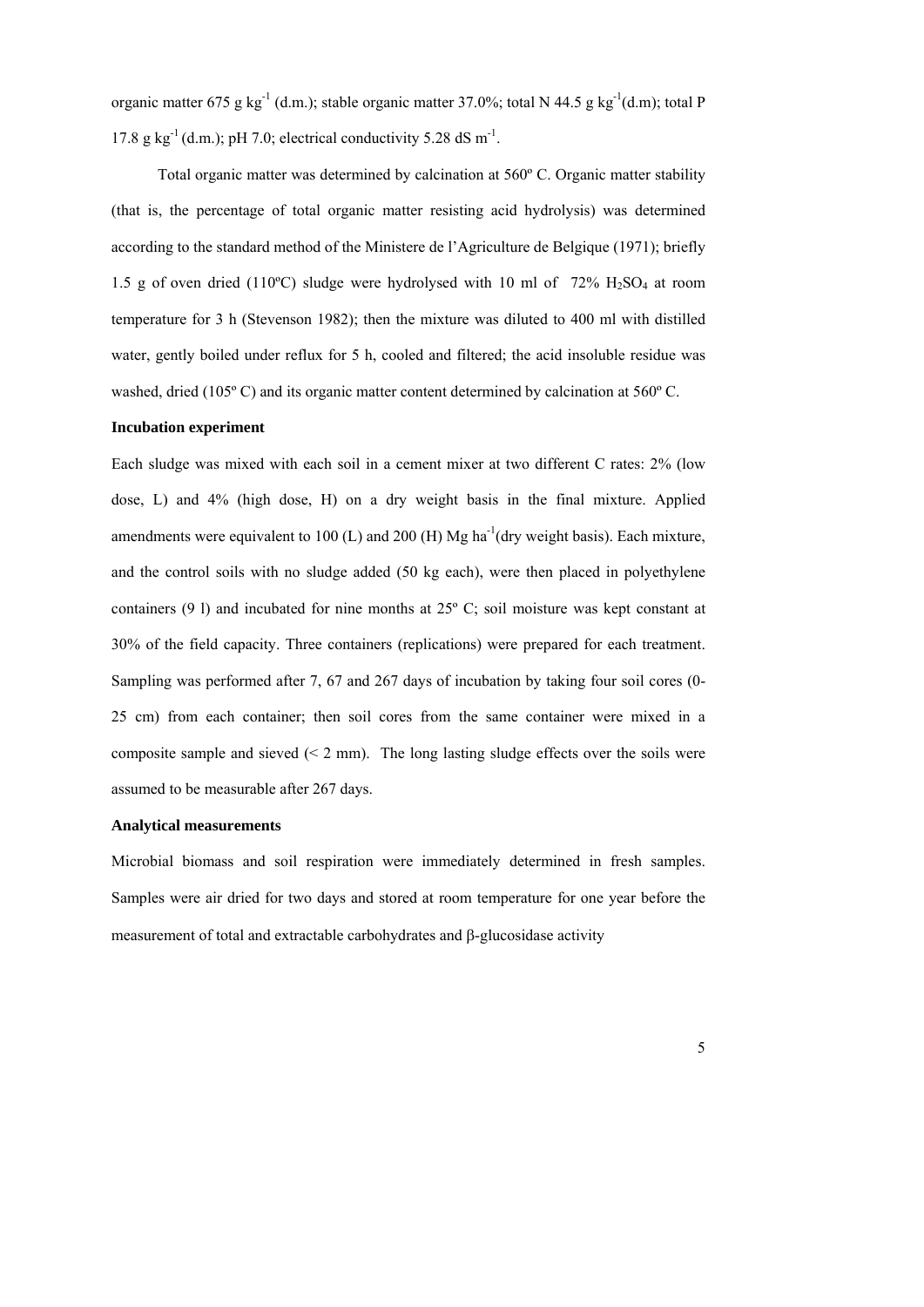Content of total carbohydrates (TCH) was determined as reported by Cheshire and Mundie (1966) and extractable (soluble in 0.5 M  $K_2SO_4$ ) carbohydrates (ECH) by Badalucco et al. (1992). Microbial biomass carbon (MBC) was determined by the fumigation-extraction method (Vance et al. 1987) and basal respiration (BR) as the  $CO<sub>2</sub>$  produced after 20 days of incubation at 25º C, as reported by Anderson (1982).

The  $\beta$ -glucosidase (E.C 3.2.1.21) activity was determined as reported by Tabatabai (1982) without using toluene because of the short incubation time (1 hour); calibration plots of p-nitrophenol were prepared by using each sludge treated soil, so as to keep into consideration the relative adsorption of p-nitrophenol by each soil (Vuorinen 1993).

The  $qCO<sub>2</sub>$  and the ECH/TCH ratio of each treated soil were also calculated.

Depending on the measured parameter, measurements in each container were not replicated or replicated three times.

# **Statistical analysis**

For each soil, the influence of three fixed main factors (sludge type, sludge dose and incubation days) and one random factor (container) on the studied parameters were considered. General Linear Models (GLM) were used to evaluate the influence of the different factors on the measured variables. Data were analyzed using the Statistics Analysis System software, and the GLM procedure was performed using variance tests (SAS 1990). Separation of means was made according to the Tukey-Kramer procedure (at the level of  $\alpha = 0.05$ ).

#### **Results and Discussion**

# *Global effects*

ANOVA analysis shows that sludge type and dose had (with a few exceptions) significant effects on the measured parameters of the two soils at three incubation times (Table 1). The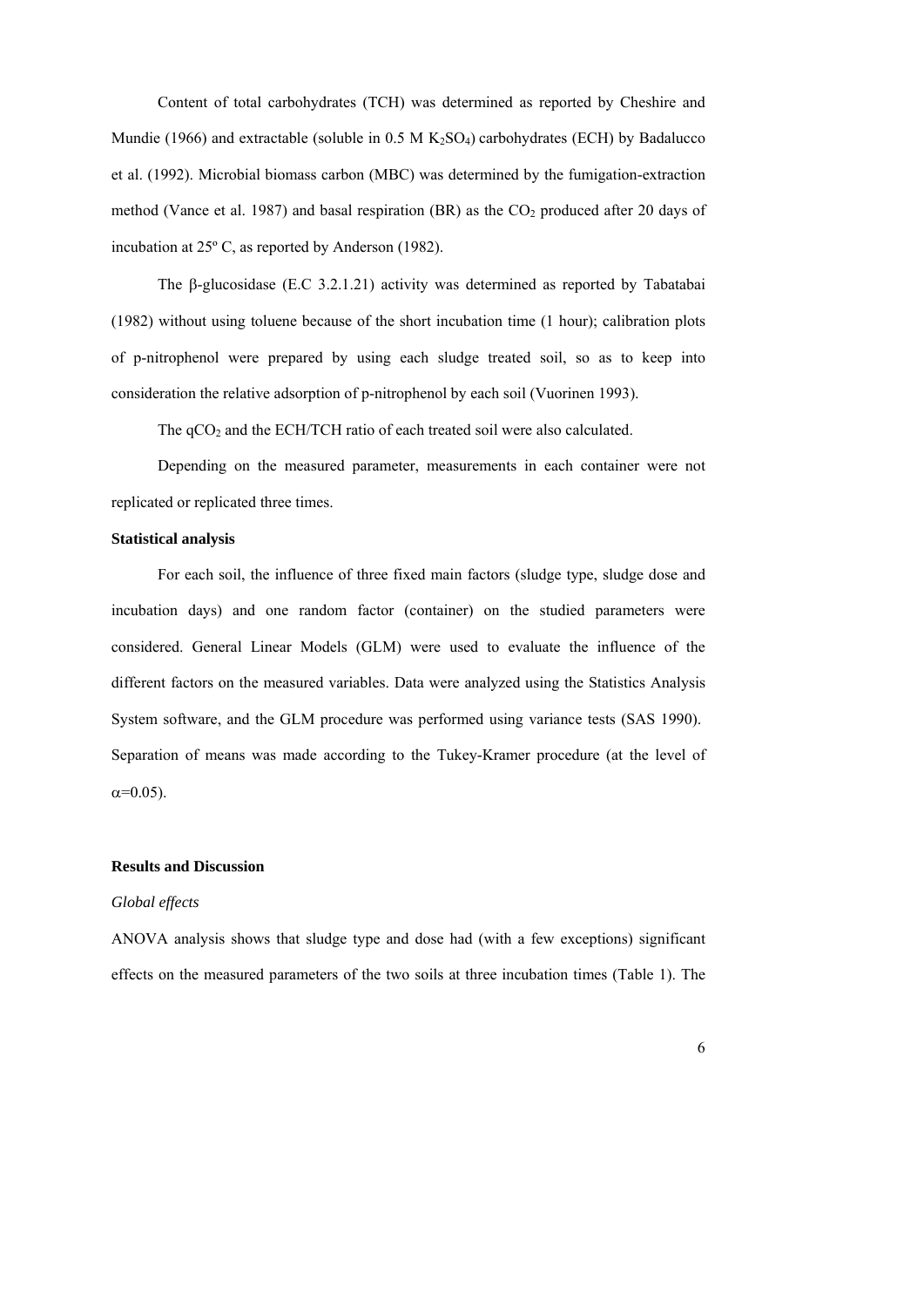ECH and TCH contents were the most affected by the type and dose of sludge. Both BR and MBC were more affected by dose than by sludge type and the highest effects on these parameters were observed at the longest incubation time. Since values of the measured parameters were always higher at the higher dose (data not shown) we decided to present the mean values of the two doses. Generally, mixtures containing TDS had the highest values and those containing CDS the lowest values (Tables 2 and 3).

 Several authors (Giusquiani et al. 1989, Moreno et al*.* 1999, Pascual et al*.* 1999, García et al. 1993; Emmerling et al. 2000; Saviozzi et al. 2002, Usman et al*.* 2004, García-Orenes et al*,* 2005) have found that the increase in soil microbial biomass, carbohydrates content and biological activity of soil depend on the application waste rate and on the proportion of decomposable organic matter of the waste. Our results confirm these findings, since TDS had the lowest and CDS the highest proportion of stable organic matter. Moreover, Mejía (2005, unpublished Ph.D. thesis) found that thermal drying of our dehydrated sewage sludge caused a depolymerazition of the protein N of DS by using SDS-PAGE and HPLC separation techniques. It may be hypothesized that thermal decomposition (Irwin 1982; Blazsó and Jakab 1985) occurred in DS organic matter during thermal drying and that this decomposition made the organic matter more easily decomposable. In the case of basal respiration and β-glucosidase activity (Tables 2 and 3), the enhancement effect of the added sludge decreased with time, probably because microbial activity was affected by the amount of available organic matter which decreased with time.

# *Changes in the parameters over the incubation time*

Values of microbial biomass carbon, basal respiration and the metabolic quotient are shown in Table 2, whereas β-glucosidase activity and contents of extractable and total carbohydrates and their quotient are shown in Table 3.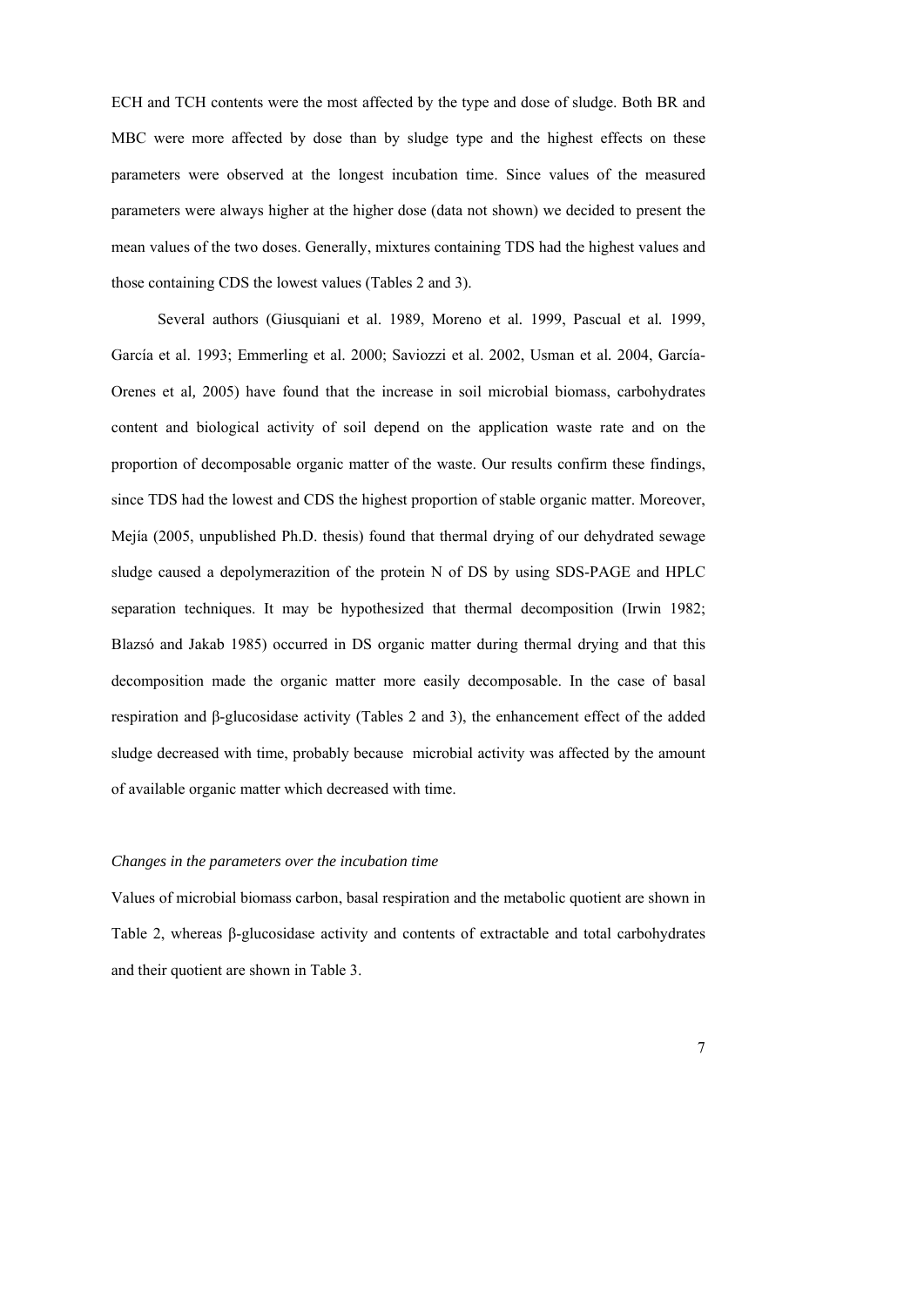Soil microbial biomass carbon (MBC) was initially 1.5 times higher, by considering the average value of CL and SA soils, when TDS treatment was compared with the other two treatments; this was probably due to the higher content of more easily decomposable organic compounds in the former than in the latter sewage sludges. By considering the average values of both CL and SA treated soils, basal respiration (BR) was initially 20, 20 and 10 times higher when TDS, DS and CDS were added to soil, respectively. The  $qCO<sub>2</sub>$  values were higher in soils treated with the lower sludge dose throughout the incubation period (data not shown), probably due to the presence of substances inhibiting microbial activity in the sludge. There was a decrease in MBC and BR in all mixtures by prolonging the incubation. The decrease was greater in TDS treated soils especially between 7 and 67 days, when the intense mineralization probably occurred. A decrease was also observed in the  $qCO<sub>2</sub>$  of the TDS treated soils because the degradable organic C was probably decreasing. In CDS treated soils the decrease in BR was small and the metabolic quotient, which was initially lower than in the other treated soils, showed no significant change. The results of the CDS treated soils may be explained by the higher organic matter stability of CDS than the other used sludges.

Soil  $\beta$ -glucosidase activity and total and extractable carbohydrates were initially enhanced (although less than soil respiration) by sludge addition. The effect was higher in sandy than in clayey soil probably due to the initial lower values of the former than the latter soil. The enhancement was similar for the three mentioned parameters (about 12, 9 and 6 times) by considering the average values of both soils treated with TDS, DS and CDS respectively.

During the incubation period the enzyme activity decreased more in the TDS and DS treated soils than in the CDS treated soils. It may be hypothesized that  $\beta$ -glucosidase activity was partly associated with stabilized organic matter since CDS has the highest proportion of stable organic matter. Miller and Dick (1995) found that  $\beta$ -glucosidase was associated with **Suprimit:**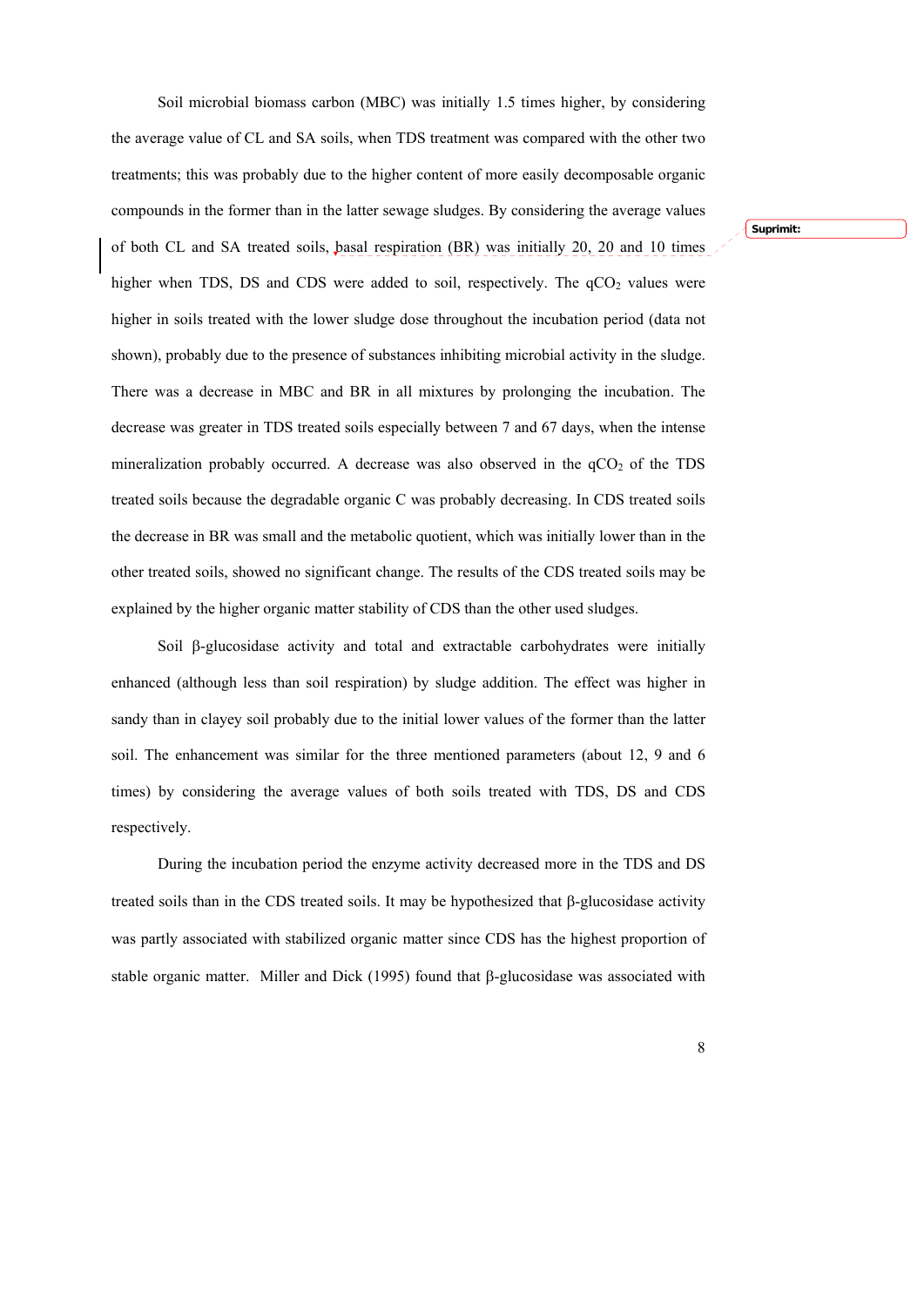humus colloids. It is important to underline that we measured the enzyme activity in air-dried soils which were stored for about one year, and probably  $\beta$ -glucosidase activity of nonproliferating cells and immobilized enzyme were prevailing over  $\beta$ -glucosidase activity associated to proliferating cells (Bonmatí et al. 2003). A durable increase in soil  $\beta$ -glucosidase activity by addition of composted sewage sludge was also observed by Moreno et al. (1999).

Total (TCH) and extractable (ECH) carbohydrates content generally showed small changes during the controlled incubation; only a significant increase of TCH could be detected in clayey soil treated with CDS after 267 days. It may be hypothesized that a minor proportion of the recalcitrant (and hence resistant to the acid hydrolysis) organic matter was decomposed during incubation with release of carbohydrates (Gigliotti et al. 2001). Thus depolimerysation of recalcitrant carbohydrates seems to prevail over mineralization in CDSclayey soil mixtures, which is coherent with the previously stated smaller decrease in respiration in these mixtures during the controlled period. Pascual et al*.* (1999) also found few changes in TCH values in their 360-day incubation of dewatered and composted sewage sludge-soil mixtures; the authors hypothesized the microbial origin of TCH to explain the stability of this parameter over time.

The initial value of the ECH-to-TCH quotient was always higher in TDS treated soils, a fact that again confirms the higher content of labile organic matter of this sludge. In all the mixtures the quotient generally reached its maximum value after 67 days, coinciding with the supposed most intense mineralization of organic matter.

BR, MBC and  $\beta$ -glucosidase activity were the properties which best distinguished the long-lasting differences (267 days of incubation) among sludge type effect on the soils (Tables 2 and 3). BR was especially interesting since it reproduced the same trend: soil-DS > soil- $TDS \ge$  soil-CDS.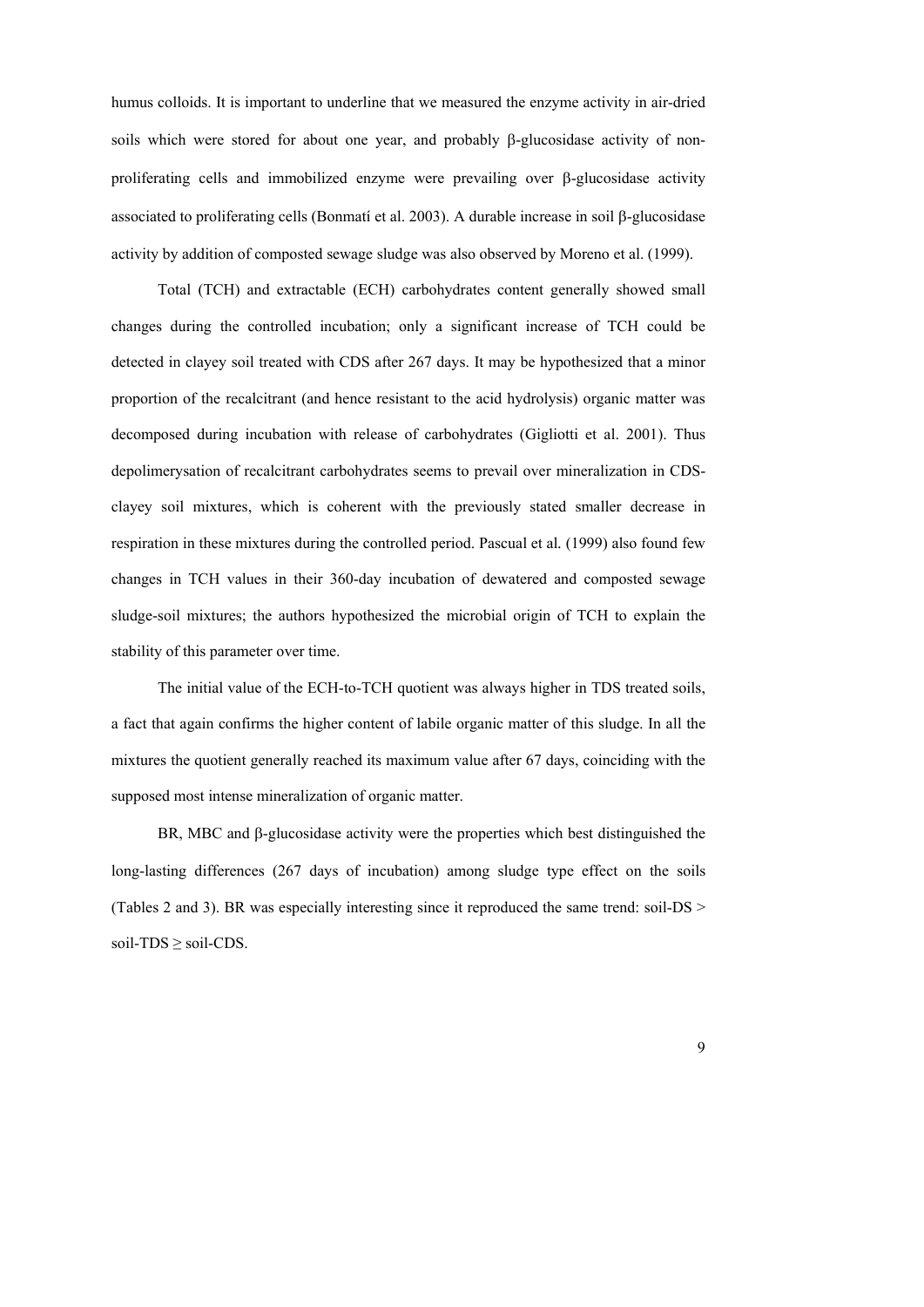# **Conclusions**

It has been demonstrated that thermally drying or composting modifies the stimulating effect of the dehydrated sewage sludge on biochemical and microbiological properties of soils from limestone quarries and that the rank order of this effect was initially  $TDS \geq DS \geq CDS$ . The increases depended generally on the amount of sludge applied and, except in the case of the carbohydrates contents, the effect decreased with time. The increase was also generally higher in SA than in CL soil, probably depending on the lower initial organic matter content of the former than the latter soil. Basal respiration was the only property reproducing the same trend in long term differences among sludge type effects in any of the two soils.

**Acknowledgements.** This research was supported by the CIRIT and the ACA, both belonging to the Autonomous Government of Catalonia

# **References**

- Albiach R, Canet R, Pomares F, Ingelmo F (2000) Microbial biomass content and enzymatic activities after the application of organic amendments to a horticultural soil.Biores Technol 75: 43-48
- Alvarez R, Alconada M, Lavado R (1999) Sewage Sludge Effects on Carbon Dioxide-Carbon Production from a Desurfaced Soil. Comm Soil Sci Plant Anal 30: 1861-1866
- Anderson JPE (1982) Soil respiration. In: Page AL, Miller RH, Keeney DR (eds). Methods of Soil analysis. Part 2, Chemical and Microbiological Properties. Soil Science Society of America, Inc, Madison. WI, pp 831-871
- Anderson T-H, Domsch KH (1993) The metabolic quotient for  $CO<sub>2</sub>$  (qCO<sub>2</sub>) as a specific activity parameter to assess the effects of environmental conditions, such as pH, on the microbial biomass of forest soils. Soil Biol Biochem 25:393-395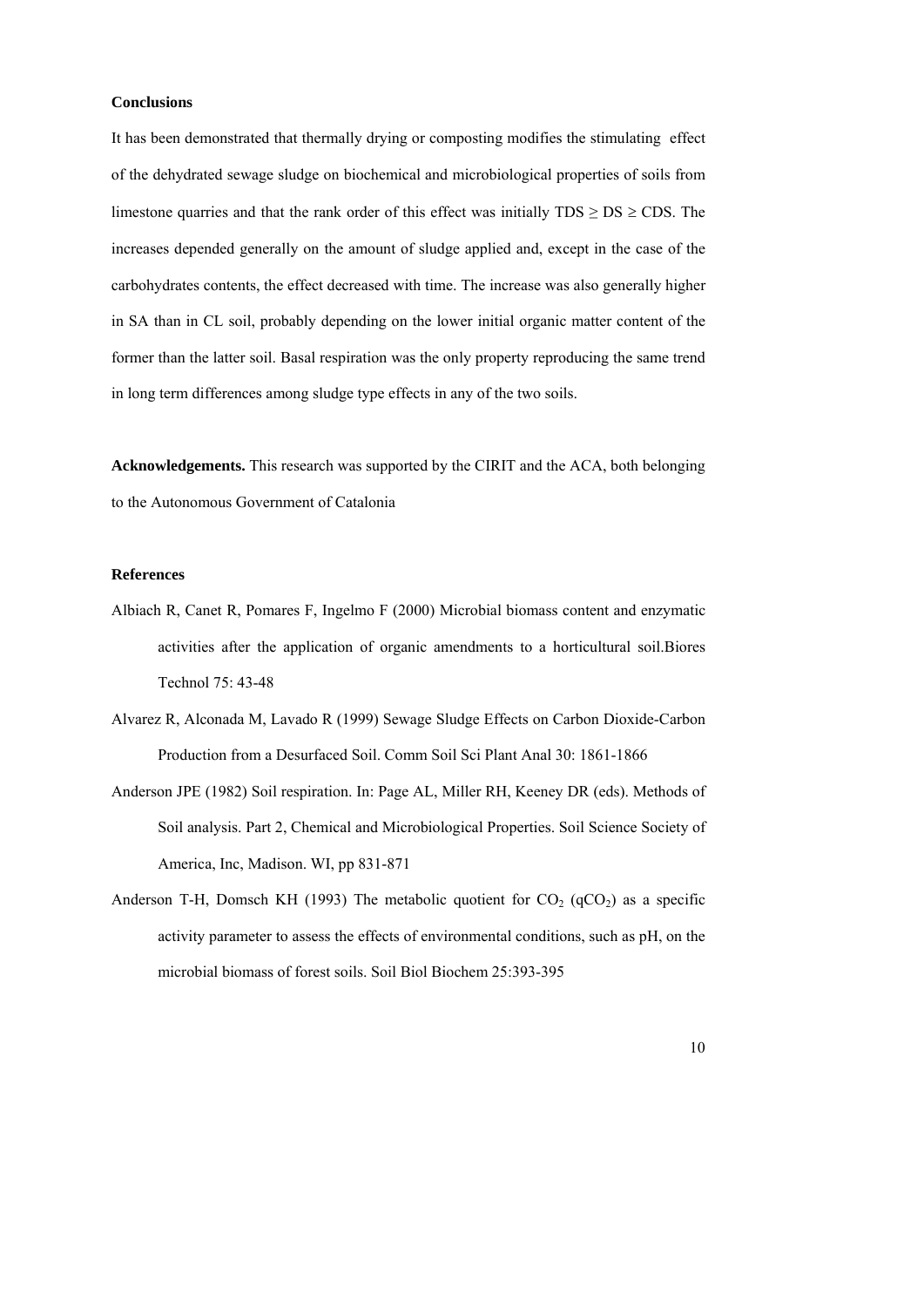- Badalucco L, Nannipieri P, Grego S, Ciardi, C (1990) Microbial biomass and anthronereactive carbon in soils with different organic matter contents. Soil Biol Biochem 22: 899-904
- Badalucco L, Gelsomino A, Dell'Orco S, Grego S, Nannipieri P (1992) Biochemical characterization of soil organic compounds extracted by  $0.5$  M K<sub>2</sub>SO<sub>4</sub> before and after chloroform fumigation. Soil Biol Biochem 24: 569-578
- Barajas-Aceves M (2005) Comparison of different microbial biomass and activity measurement methods in metal-contaminated soils.Biores Technol 96: 1405-1414
- Bandick AK, Dick RP (1999) Field management effects on soil enzyme activities. Soil Biol Biochem 31: 1471-1479
- Bernal MP, Sánchez-Monedero MA, Paredes C, Roig, A (1998) Carbon mineralization from organic wastes at different composting stages during their incubations with soil. Agric Ecosyst Environ 69:175-189
- Blazsó M, Jakab E (1985) Study of thermal decomposition reactions in coals by pyrolysis-gas cromatography-mass spectrometry. J Anal Appl Pyrolysis 8: 189-194
- Bonmatí M, Jiménez P, Álvarez H, Calero E., Juliá M., Morillo M, Núñez E. (2000) Changes in enzyme activities during the reclamation of two soils from limestone quarries in Catalonia using high doses of sewage-sludge. In: García C, Hernández M T (eds.). Research and Perspectives of Soil Enzymology in Spain. Consejo Superior de Investigaciones Científicas, Madrid, pp 253-293
- Bonmatí M, Jiménez P, Julià M (2003) Soil enzymology: some aspects of its interest and limitations. In: Lobo MC, Ibáñez, JJ (eds.). Preserving soil quality and soil biodiversity: the role of surrogate indicators. Instituto Madrileño de Investigación Agraria y Alimentaria, Madrid, pp. 63-75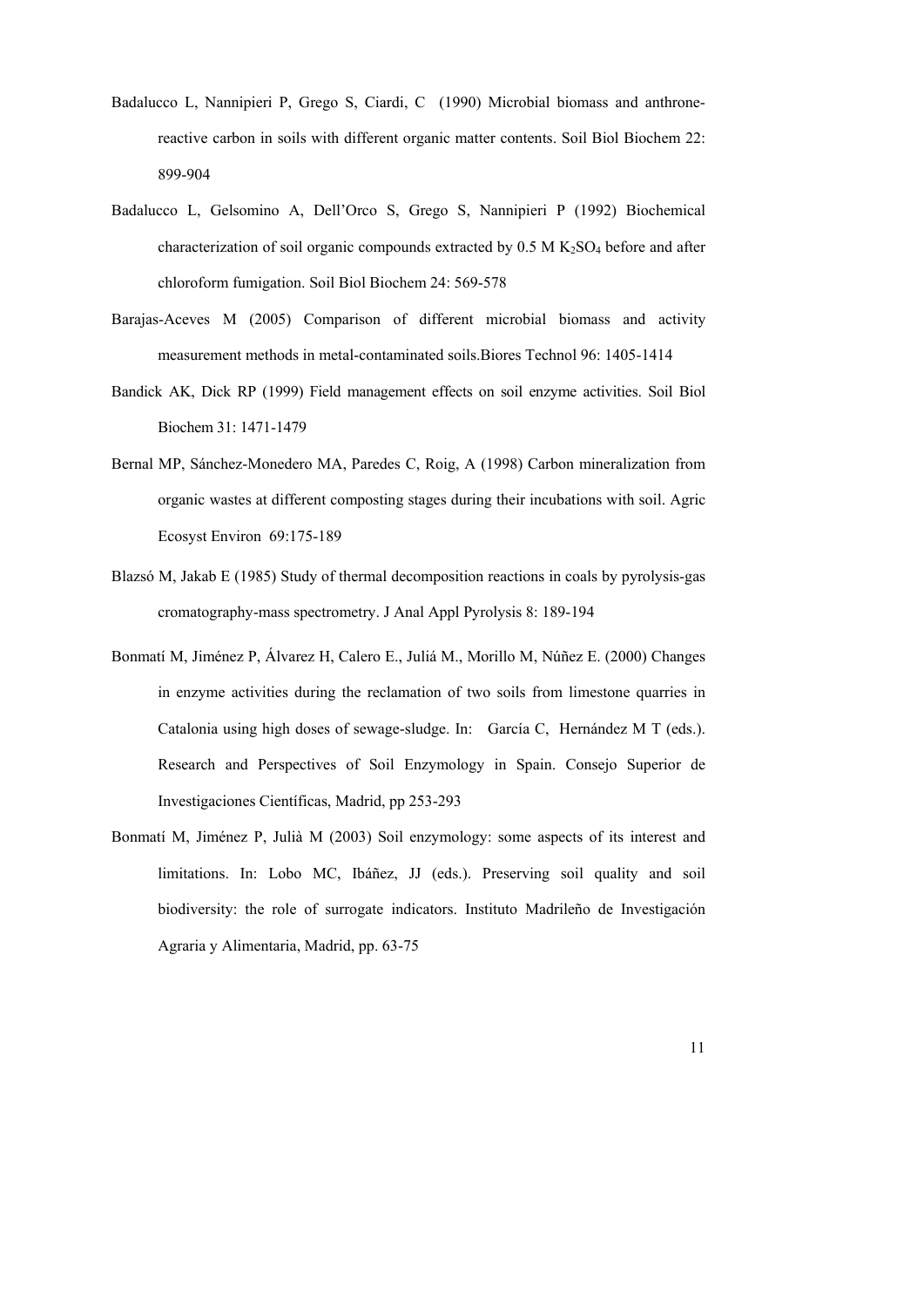- Burés O, Soliva M (1984). Co-composting sewage sludge-pine bark. Acta Horticulturae 150: 545-551
- Cheshire MV, Mundie CM (1966) The hydrolytic extraction of carbohydrates from soil by sulphuric acid. J Soil Sci 17: 372-381.
- Debosz K, Petersen SO, Kure L K, Ambus P (2002) Evaluating effects of sewage sludge and household compost on soil physical, chemical and microbiological properties. Appl Soil Ecol 19: 237-248
- DeLuca TH, Keeney DR (1993) Soluble anthrone-reactive carbon in soils: Effect of carbon and nitrogen amendments. Soil Sci Soc Am J 57: 1296-1300
- Düring RA, Gäth S (2002) Utilization of municipal organic wastes in agriculture: where do we stand, where will we go?. Soil Sci Plant Nutr 165: 544-556.
- Emmerling C, Liebner C, Haubold-Rosar M, Katzur J, Schröder D (2000) Impact of application of organic waste materials on microbial and enzyme activities of mine soils in the Lusatian coal mining region. Plant Soil 220: 129-138.
- García C, Hernández T, Costa F, Ceccanti B, Masciandaro G, Calcinai M (1993) Evaluation of the organic matter composition of raw and composted municipal wastes. Soil Sci Plant Nutr 39: 99-108
- García-Orenes F, Guerrero C, Mataix-Solera J, Navarro-Pedreño J, Gómez I, Mataix-Beneyto J (2005) Factors controlling the aggregate stability and bulk density in two different degraded soils amended with biosolids. Soil Till Res 82: 65-76.
- Gigliotti G, Giusquiani L, Businelli D (2001) A long-term chemical and infrared spectroscopy study on a soil amended with municipal sewage sludge. Agronomie 21: 169-178.
- Giusquiani PL, Patumi L, Businelli D (1989) Chemical composition of fresh composted urban waste. Plant Soil, 116: 278-282.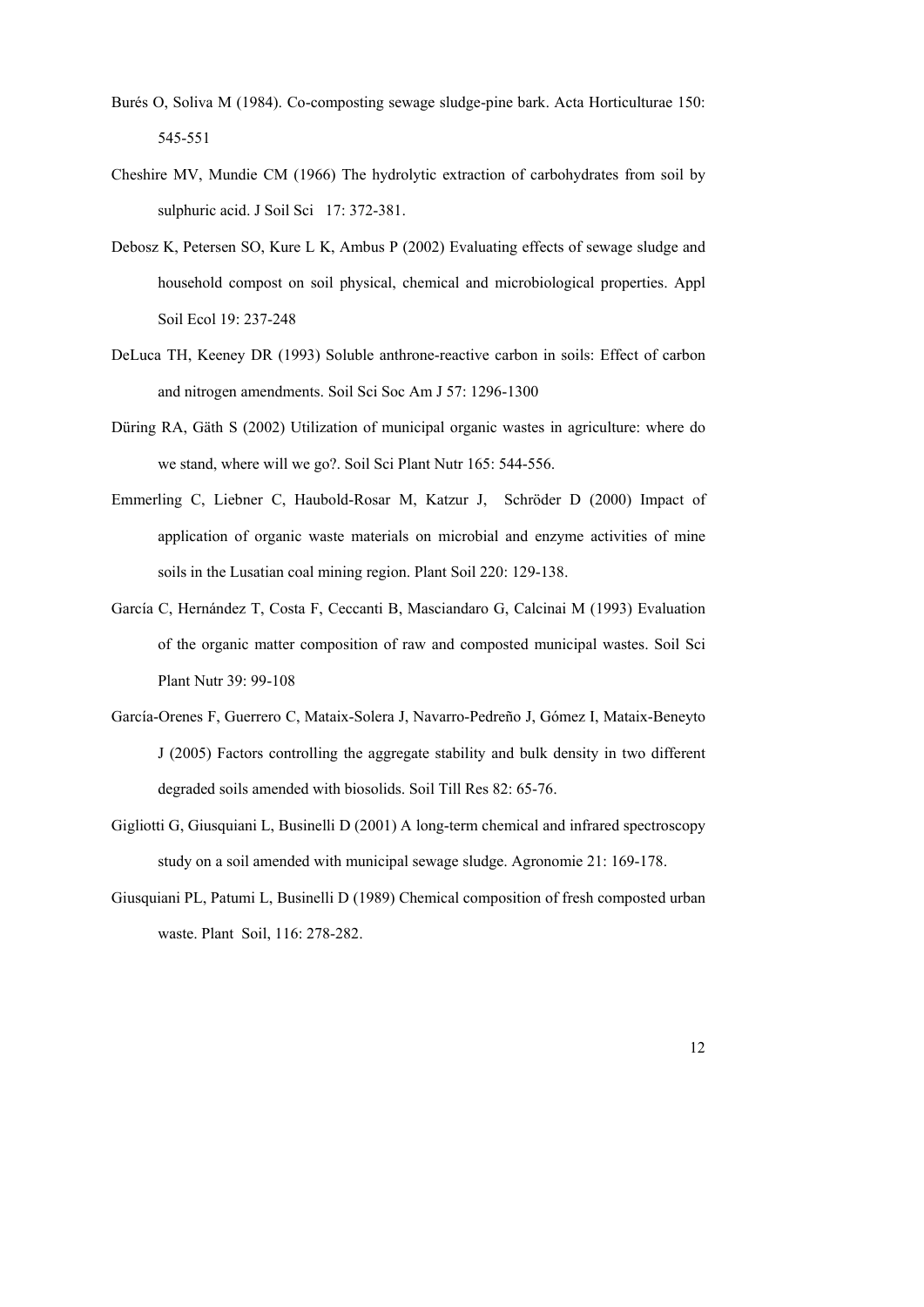Gross TSC (1993) Thermal drying of sewage sludge. Journal of the Institution of Water and Environmental Management 7: 255-261.

Irwin WJ (1982) Analytical pyrolysis: A comprehensive guide. Marcel Dekker, New York.

- Miller M, Dick R P (1995) Thermal stability and activities of soil enzymes as influenced by crop rotations. Soil Biol Biochem 27: 1161-1166
- Ministere de l'Agriculture de Belgique (1971) Méthodes de Convention pour l'analyse des Engrais et des Amendements du sol. Partie II. Division B. Ad. Services Economiques d'Inspection de Matières premières. pp 202-203
- Mejía G ( 2005) Estudio de la evolución de la materia orgánica en procesos de compostaje y secado térmico de fangos de depuradora. Tesi Doctoral. Departament de Química Analítica. C.E.T.S. Institut Químic de Sarrià. Universitat Ramon Llull.
- Moreno JL, Hernández T, García C (1999) Effects of a cadmium-contaminated sewage sludge compost on dynamics of organic matter and microbial activity in an arid soil. Biol and Fertil Soils 28:230-257
- Navas A, Machín J, Navas B (1999) Use of biosolids to restore the natural vegetation cover on degraded soils in the badlands of Zaragoza (NE Spain).Biores Technol, 69: 199-205.
- Ojeda G, Perfect E, Alcañiz, JM, Ortiz O (2006)(a) Fractal analysis of soil waterhysteresis as influenced by sewage sludge application. Geoderma 134: 386-401
- Ojeda G, Tarrasón D**,** Ortiz O, Alcañiz**,** JM ( 2006)(b) Nitrogen losses in runoff waters from a loamy soil treated with sewage sludge. Agric Ecosyst Environ 117:49-56
- Pascual JA, García C, Hernández T (1999) Comparison of fresh and composted organic waste in their efficacy for the improvement of arid soil quality. Biores Technol 68: 255-264
- Pascual J A, Moreno J L, Hernández T, García C (2002) Persistence of immobilized and total urease and phosphatase activities in a soil amended with organic wastes.Biores Technol 82: 73-78.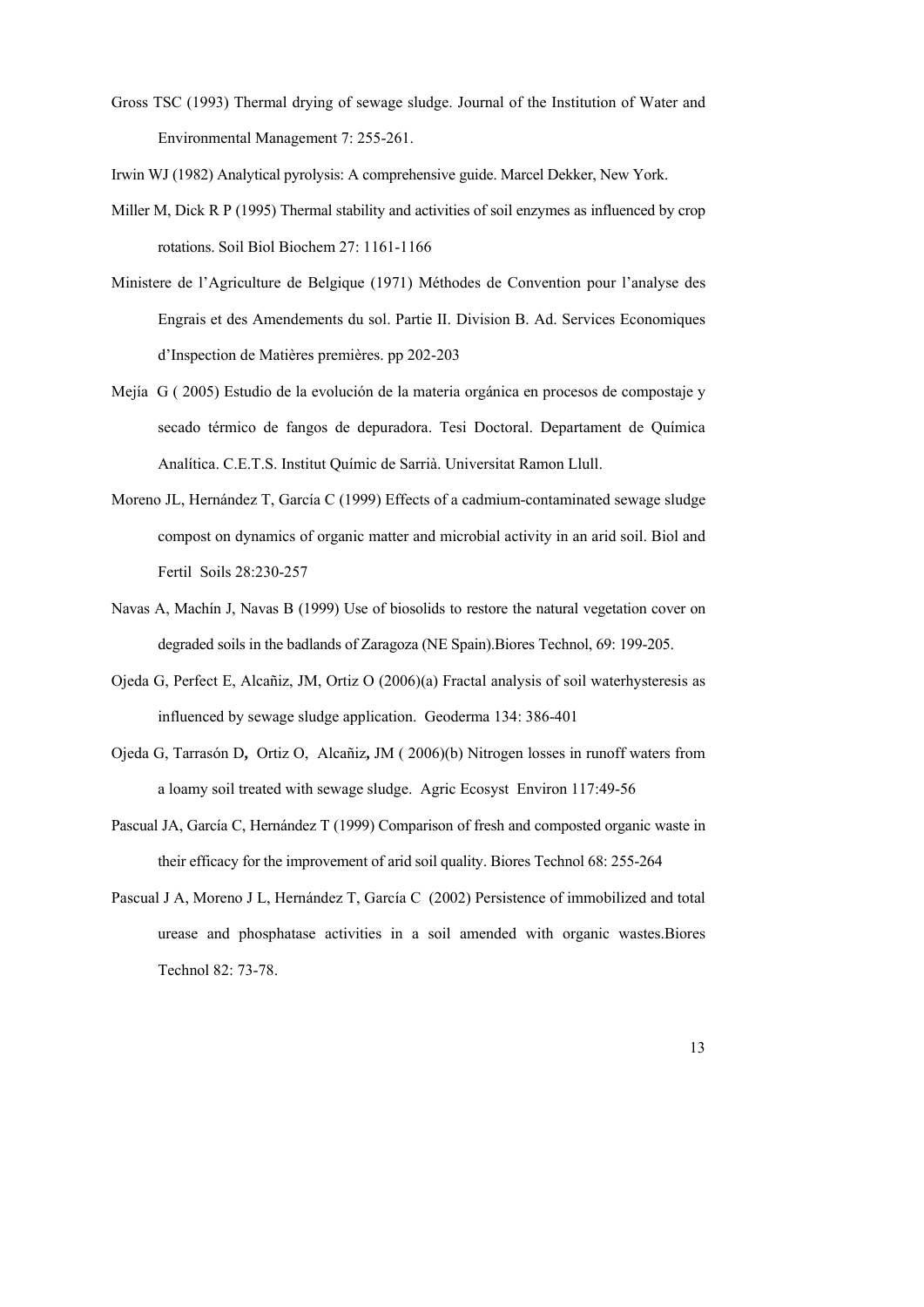Pérez de Mora A, Ortega-Calvo JJ, Cabrera F, Madejón E ( 2005) Changes in enzyme activities and microbial biomass after "in situ" remediation of a heavy metalcontaminated soil. Appl Soil Ecol 28:125-137

Pirt SJ (1975) Principles of Microbe and Cell Cultivation. Blackwell, Oxford

- Robert M , Chenu C (1992) Interactions between soil minerals and microorganisms. In: Stotzky, G., Bollag, J.M., (eds) Soil Biochemistry volume 7. Dekker, New York, pp 307-404
- Safarik I, Santrucková, H (1992) Direct determination of total soil carbohydrate content. Plant Soil143: 109-114
- Saviozzi A, Bufalino P, Levi-Minzi R., Riffaldi R (2002) Biochemical activities in a degraded soil restored by two amendments: a laboratory study. Biol Fertil Soils 35: 96-101.
- SAS Institute Inc.(1990) SAS Procedures Guide, Version 6, Third Edition, Cary, N.C. SAS Institute Inc.
- Smith MTE, Tibbett M. (2004) Nitrogen dynamics under *Lolium perenne* after a single application of three different sewage sludge types from the same treatment stream. Biores Technol 91: 233-241
- Sort X, Alcañiz JM (1999) Effects of sewage sludge amendment on soil aggregation. Land Degrad Dev10: 3-12.
- Sparling G P (1997) Soil microbial biomass, activity and nutrient cycling as indicators of soil health. In: Pankhurst, C.E., Doube, B. M., Gupta V. V. SR. (eds) Biological indicators of soil health. CAB International, Wallingford, pp 97-119
- Stevenson F J (1982) Nitrogen-Organic Forms. In: Page AL, Miller RH, Keeney DR (eds) Methods of Soil Analysis Part 2: Chemical and Microbiological Properties. 2nd edition, American Society of Agronomy, Madison, WI pp. 625-641.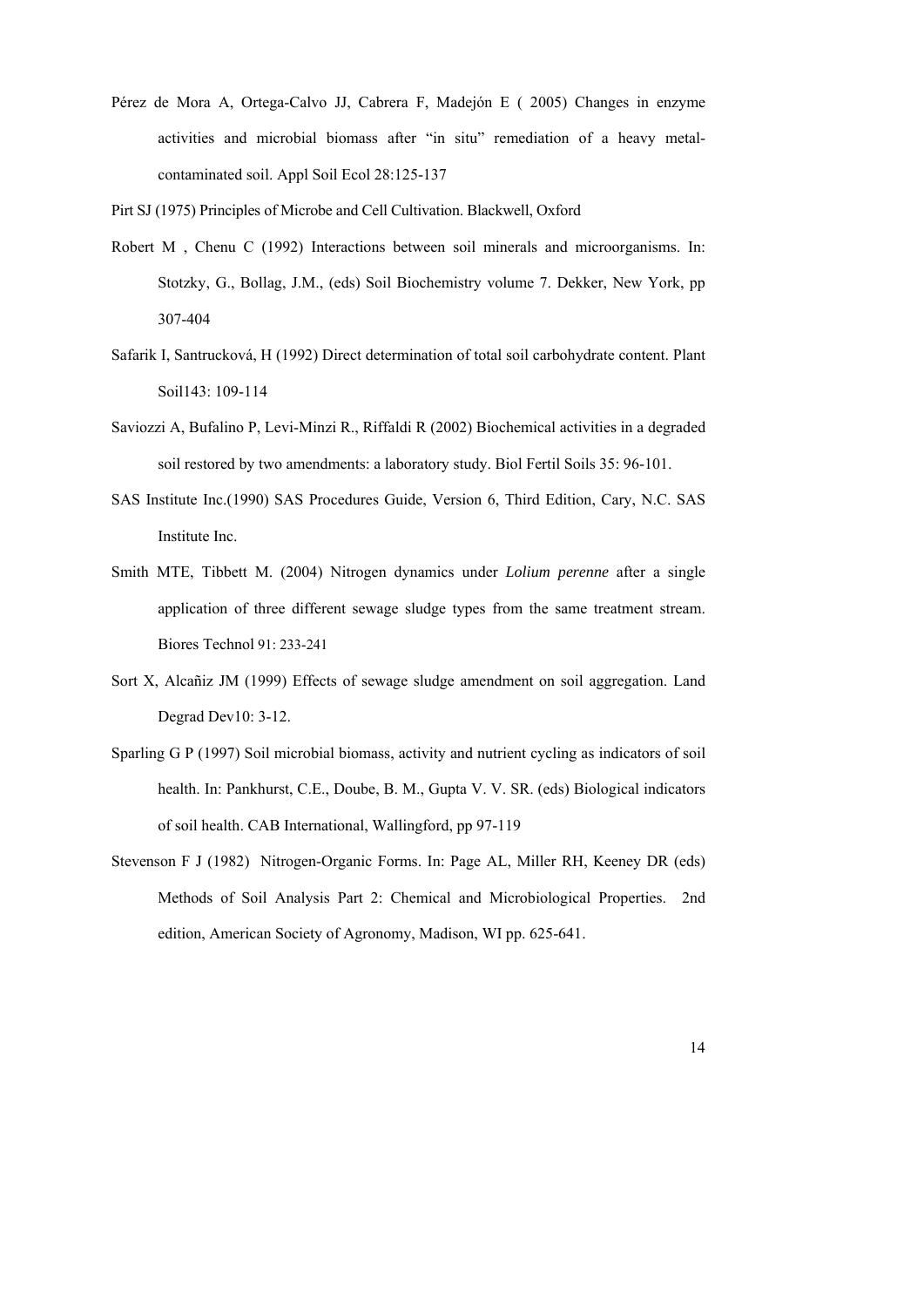Tabatabai MA ( 1982) Soil Enzymes. In: Page AL, Miller RH, Keeney DR (eds).Methods of Soil Análisis. Part 2. Chemical and Microbiological Properties. Soil Science Society of America, Inc, Madison. WI, pp.903-947.

Tisdall JM (1991) Fungal hyphae and structural stability of soil. Aust J Soil Res 29: 729-743.

- Turner BL, Hopkins DW, Haygarth PM, Ostle N (2002)  $\beta$ -glucosidase activity in pasture soils. Appl Soil Ecol 20: 157-162.
- Urbain V, Block JC, Manem, J (1993) Bioflocculation in activated sludge: an analytic approach. Water Research27**:** 829-838.
- Usman ARA, Kuzyakov Y, Stahr K (2004) Dynamics of organic Mineralization and the Mobile fraction of Heavy Metals in a calcareous Soil Incubated with Organic Wastes. Water Air anSoil Pollut 158: 401-418.
- Vance ED, Brookes P C, Jenkinson DS (1987) An extraction method for measuring soil microbial biomass. Soil Biol Biochem 19: 703-707.
- Villesot D, Fery G (1994) Le compost de boues de stations d'épuration. Techniques Sciences Methodes : Génie urban, génie rural 12: 722-728
- Vuorinen AH. (1993) Requirement of p-nitrofenol standard for each soil. Soil Biol Biochem 25:295-296.
- Wardle DA, Ghani A (1995) A critique of the microbial quotient  $(qCO<sub>2</sub>)$  as a bioindicator of disturbance and ecosystem development. Soil Biol Biochem 27: 1601-1610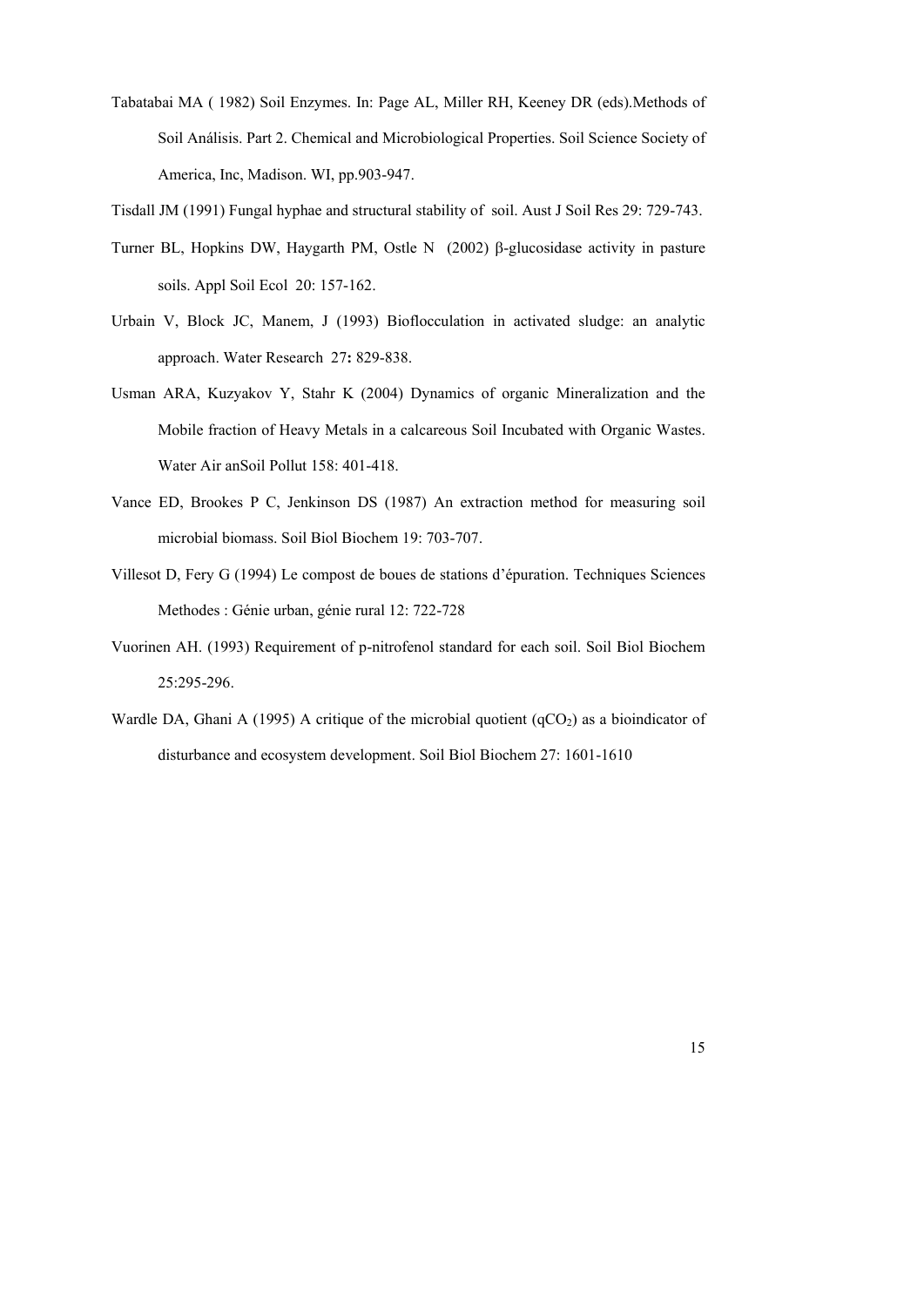| Soil      | Time     | Factor | BR                           | <b>MBC</b> | qCO <sub>2</sub>   | $\beta$ -   | <b>ECH</b> | <b>TCH</b> | <b>ECH/TCH</b> |
|-----------|----------|--------|------------------------------|------------|--------------------|-------------|------------|------------|----------------|
|           |          |        |                              |            |                    | glucosidase |            |            |                |
|           |          |        |                              |            |                    | activity    |            |            |                |
| CL        | 7 days   | Sludge | $36.1***$                    | $6.7*$     | $26.9***$          | $22.2***$   | $45.5***$  | $74.5***$  | $7.6**$        |
|           |          | Dose   | 45.7***                      | $83.3***$  | $12.7**$           | $6.5*$      | $71.0***$  | 144.7***   | $8.2*$         |
|           | 67 days  | Sludge | $8.8**$<br>3.0 <sub>ns</sub> |            | $8.3**$            | $20.6***$   | $31.0***$  | $148.6***$ | 1.3ns          |
|           |          | Dose   | $9.3**$                      | $39.9***$  | 2.7ns              | $16.4**$    | 76.5***    | $170.4***$ | $3.5$ ns       |
|           | 267 days | Sludge | 27.6***                      | $10.8**$   | 0.80 <sub>ns</sub> | $14.3***$   | $34.2***$  | $35.0***$  | 94.4***        |
|           |          | Dose   | $77.1***$                    | $36.3***$  | 0.8 <sub>ns</sub>  | $6.9*$      | $63.7***$  | $277.2***$ | $19.2***$      |
| <b>SA</b> | 7 days   | Sludge | $6.2*$                       | $12.6***$  | $3.8$ ns           | 23.8***     | $108.0***$ | $12.6***$  | $15.4***$      |
|           |          | Dose   | $6.0*$                       | $38.2***$  | $0.5$ ns           | $24.0***$   | $165.2***$ | $110.2***$ | 2.8ns          |
|           | 67 days  | Sludge | $47.1***$                    | $3.3$ ns   | $14.2***$          | $23.3***$   | 88.7***    | $73.6***$  | 28.5***        |
|           |          | Dose   | $21.1***$                    | $27.3***$  | $6.6*$             | $44.2***$   | 64.4***    | $161.6***$ | $10.3**$       |
|           | 267 days | Sludge | $13.1***$                    | $30.2***$  | $6.5*$             | $26.4***$   | $169.1***$ | $63.6***$  | $17.8***$      |
|           |          | Dose   | 53.2***                      | $52.5***$  | $5.3*$             | $19.1***$   | 139.2***   | 213.4***   | 0.1ns          |

Table 1. ANOVA table showing F-value of basal respiration (*BR*), microbial biomass carbon (*MBC*), microbial metabolic quocient (*qCO*<sub>2</sub>), β glucosidase activity*,* and contents of extractable carbohydrates*(ECH)* and total carbohydrates *(TCH)* in soils at three times.

\*, \*\* and\*\*\* indicate significance at  $p<0.05$ ,  $p<0.01$  and  $p<0.001$ , respectively. ns:non significant .*CL*, clayey soil, *SA* sandy soil.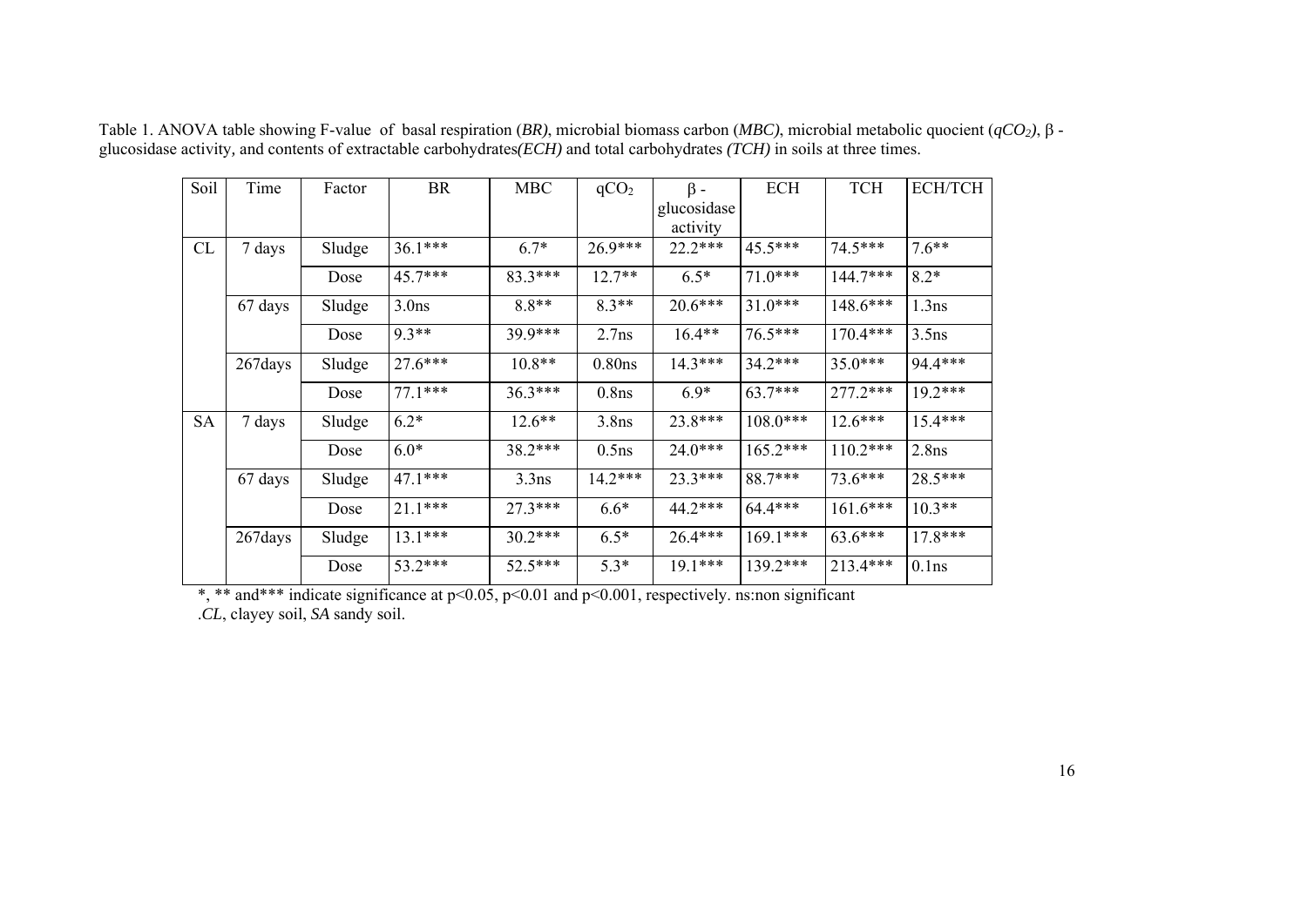| Type of   | Type of                     |        | Basal respiration                                         |                   |        | Microbial biomass carbon |          | Microbial metabolic quotient                                    |         |              |  |
|-----------|-----------------------------|--------|-----------------------------------------------------------|-------------------|--------|--------------------------|----------|-----------------------------------------------------------------|---------|--------------|--|
| soil:     | sludge<br>added<br>to soil: |        | $\mu$ g C-CO <sub>2</sub> g <sup>-1</sup> h <sup>-1</sup> |                   |        | $\mu$ g Cg <sup>-1</sup> |          | $\mu$ g C-CO <sub>2</sub> mg <sup>-1</sup> C-MB h <sup>-1</sup> |         |              |  |
|           |                             | 7 days | 67 days                                                   | 267 days          | 7 days | 67 days                  | 267 days | 7 days                                                          | 67 days | 267 days     |  |
| CL        | <b>TDS</b>                  | 7.3Aa  | 1.7Ab                                                     | 0.9B <sub>b</sub> | 1234Aa | 481ABb                   | 346Ab    | 7.6Aa                                                           | 3.7ABb  | $2.5$ Ab     |  |
| CL        | DS                          | 5.1Ba  | 1.3Ab                                                     | 1.1Ab             | 759 Ba | 625 Aa                   | 406Aa    | 6.7Aa                                                           | 2.1Bb   | 3.1 Ab       |  |
| CL        | <b>CDS</b>                  | 2.3Ca  | 1.7Ab                                                     | 0.6Cc             | 997ABa | 370 Bb                   | 221Bb    | 2.7Bb                                                           | 5.5Aa   | 3.1Ab        |  |
| CL        | Control                     | 0.4a   | 0.3a                                                      | 0.4a              | nd     | nd                       | nd       | $\blacksquare$                                                  |         |              |  |
| <b>SA</b> | <b>TDS</b>                  | 6.6Aa  | 1.1Bb                                                     | 0.7Bb             | 1080Aa | 587Aab                   | 456Ab    | 6.5Aa                                                           | 1.9Bb   | 1.5Bb        |  |
| <b>SA</b> | DS                          | 7.0Aa  | 2.1Ab                                                     | 0.8Ab             | 671Ba  | 493Aab                   | 286Bb    | 10.1Aa                                                          | 4.5Ab   | $3.1$ AB $b$ |  |
| <b>SA</b> | <b>CDS</b>                  | 2.8Ba  | 1.9Aab                                                    | 0.6Bb             | 626Ba  | 424Aab                   | 183Cb    | 5.3Ba                                                           | 5.3Aa   | 3.9Aa        |  |
| SA        | Control                     | 0.4a   | 0.4a                                                      | 0.3a              | nd     | nd                       | nd       | $\overline{\phantom{a}}$                                        | ÷,      |              |  |

Table 2. Basal respiration, microbial biomass carbon and microbial metabolic quotient of control and sludge treated soils.

Clayey soil *CL*, Sandy soil *SA*. Dewatered sludge *DS*, Thermally dried sludge *TDS,* Composted sludge *CDS*. Overall mean values (including both doses). For each soil, values not followed by the same capital letter/lower case show significant differences (p<0.05) between mixtures/sampling dates. Number of observations=6. nd: not determined.